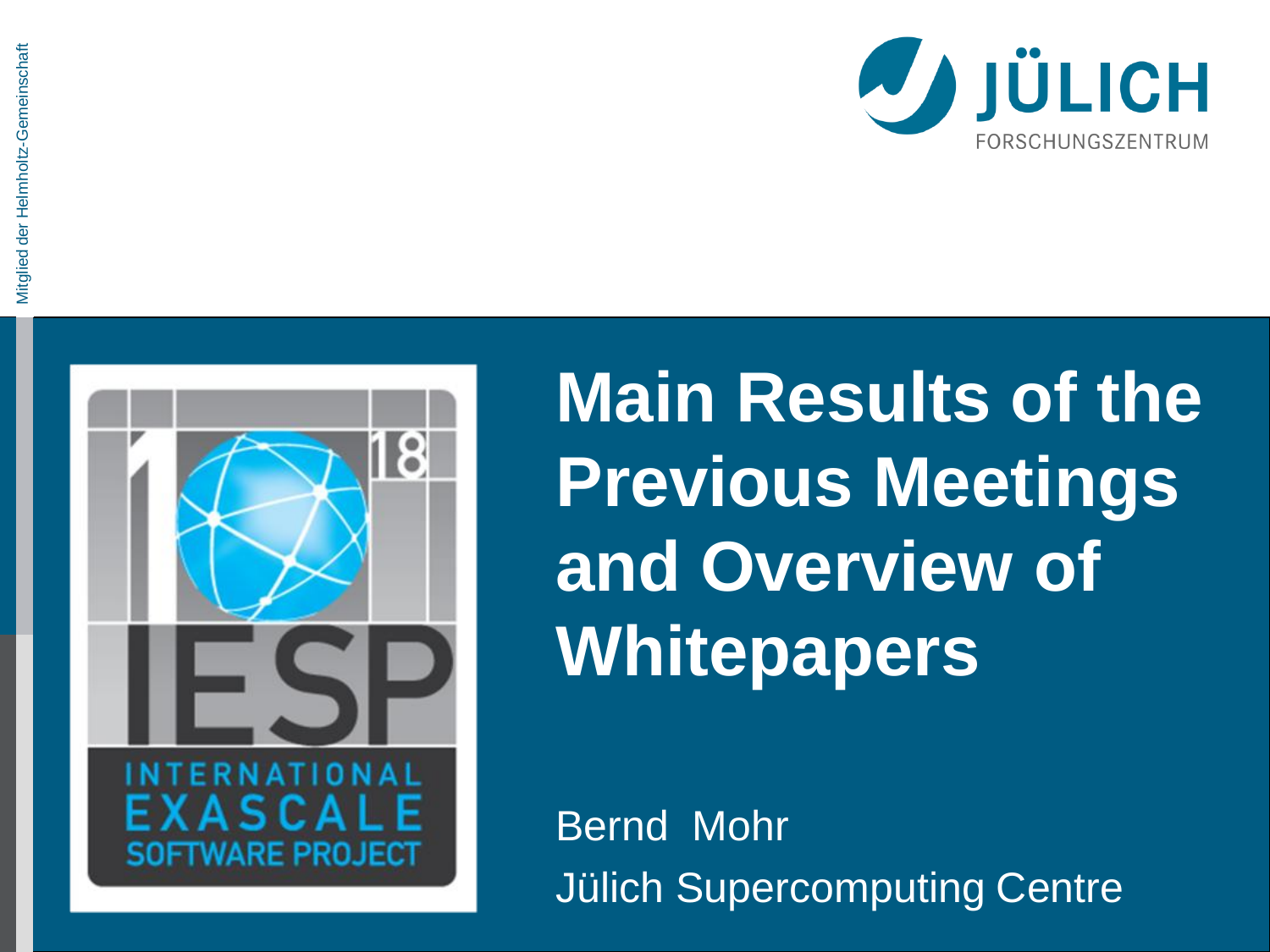# **Main (Re)source for this Summary**



- IESP website (especially Documents section)
	- <http://www.exascale.org/iesp/IESP:Documents>
- Contents
	- **IESP Exploratory Meeting SC08, Austin** 
		- **Presentations**
	- Meeting 1, Santa Fe
		- **Presentations, breakout summaries**
		- 15 whitepapers
	- Meeting 2, Paris
		- **Presentations, breakout summaries**
		- **15 whitepapers**
	- Relevant background material
		- 11 reports (some quite extensive)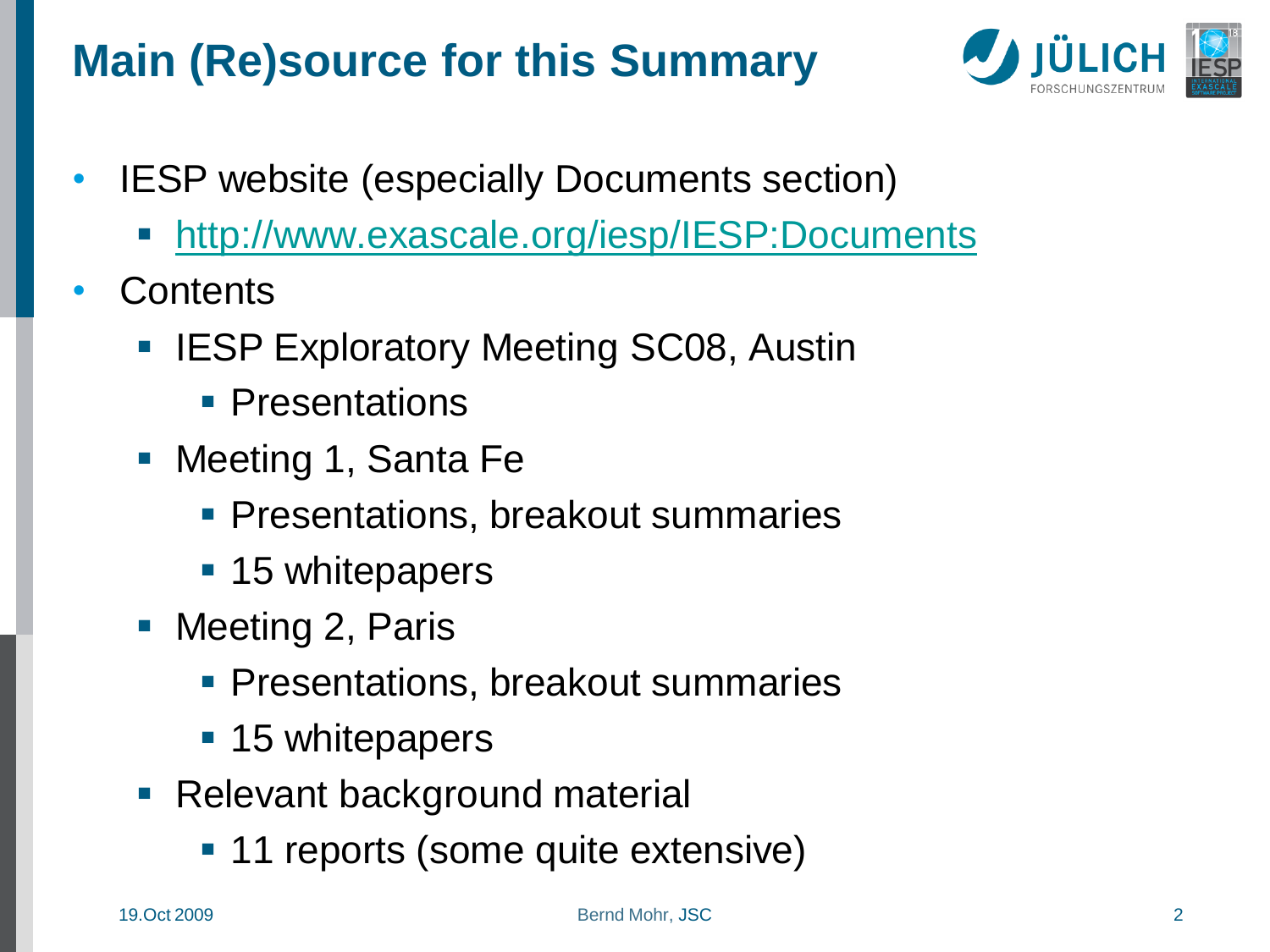## **Santa Fe, April 6-8, 2009**

**JÜLICH** 

- 67 attendees
- Agenda
	- **Various talks about** status of HPC landscape in Japan, US, Europe
	- Panel "Software Barriers for HPC"
	- Breakout 1: Technical roadmap discussion
	- Breakout 2: Collaboration model and funding



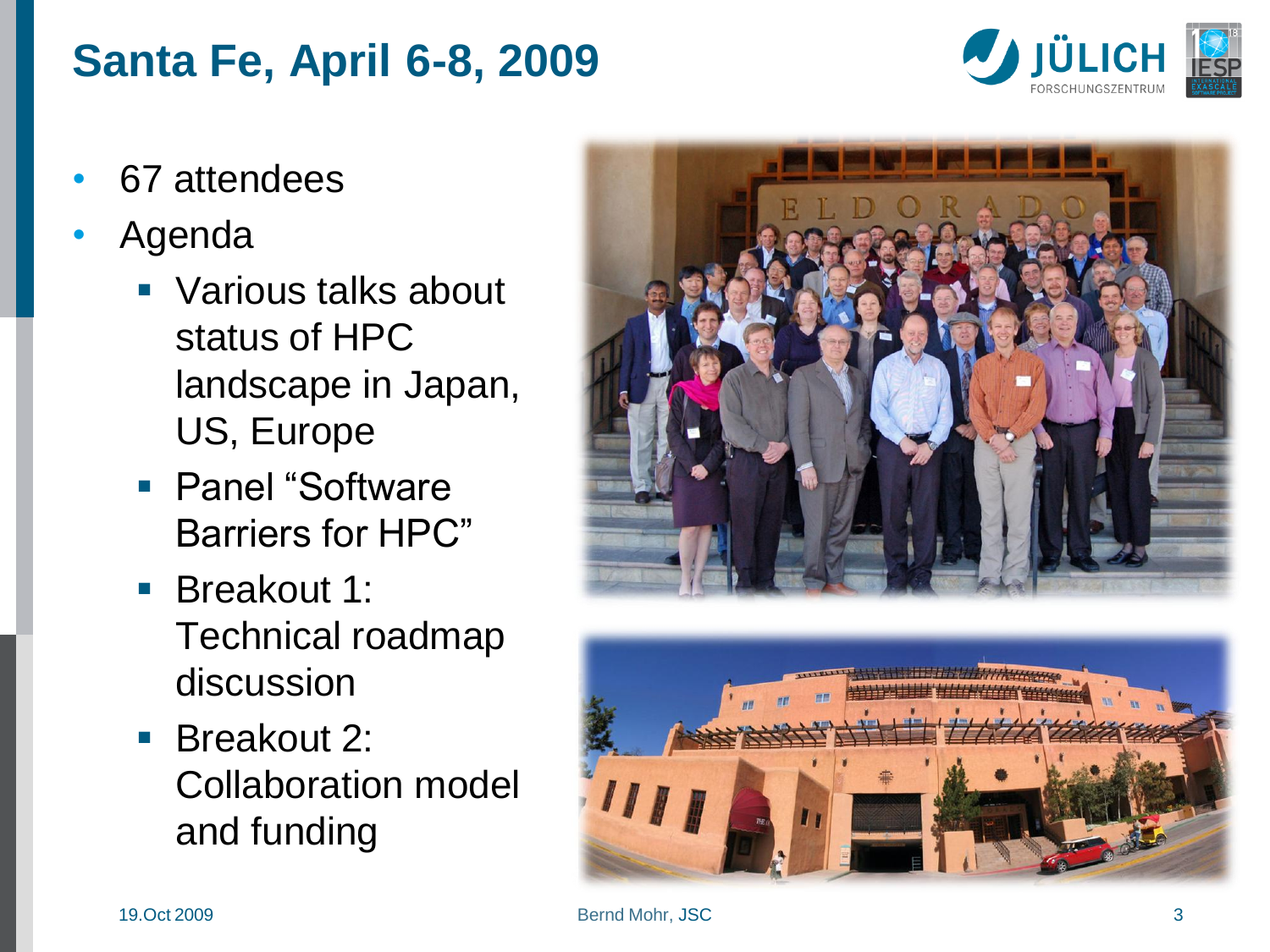# **Santa Fe, High Level Summary**



- 1 day of talks
- 0.5 day of 2-way parallel breakouts
- 14 out of 15 whitepaper written by people from one institution
- Meeting mainly to
	- Understand what IESP is about
	- Understand status of HPC landscape in other continents
	- **Position ourselves**
	- Get organized and started
- Technical roadmap breakout group discussed more process than content
- But identified important topics/persons to write position papers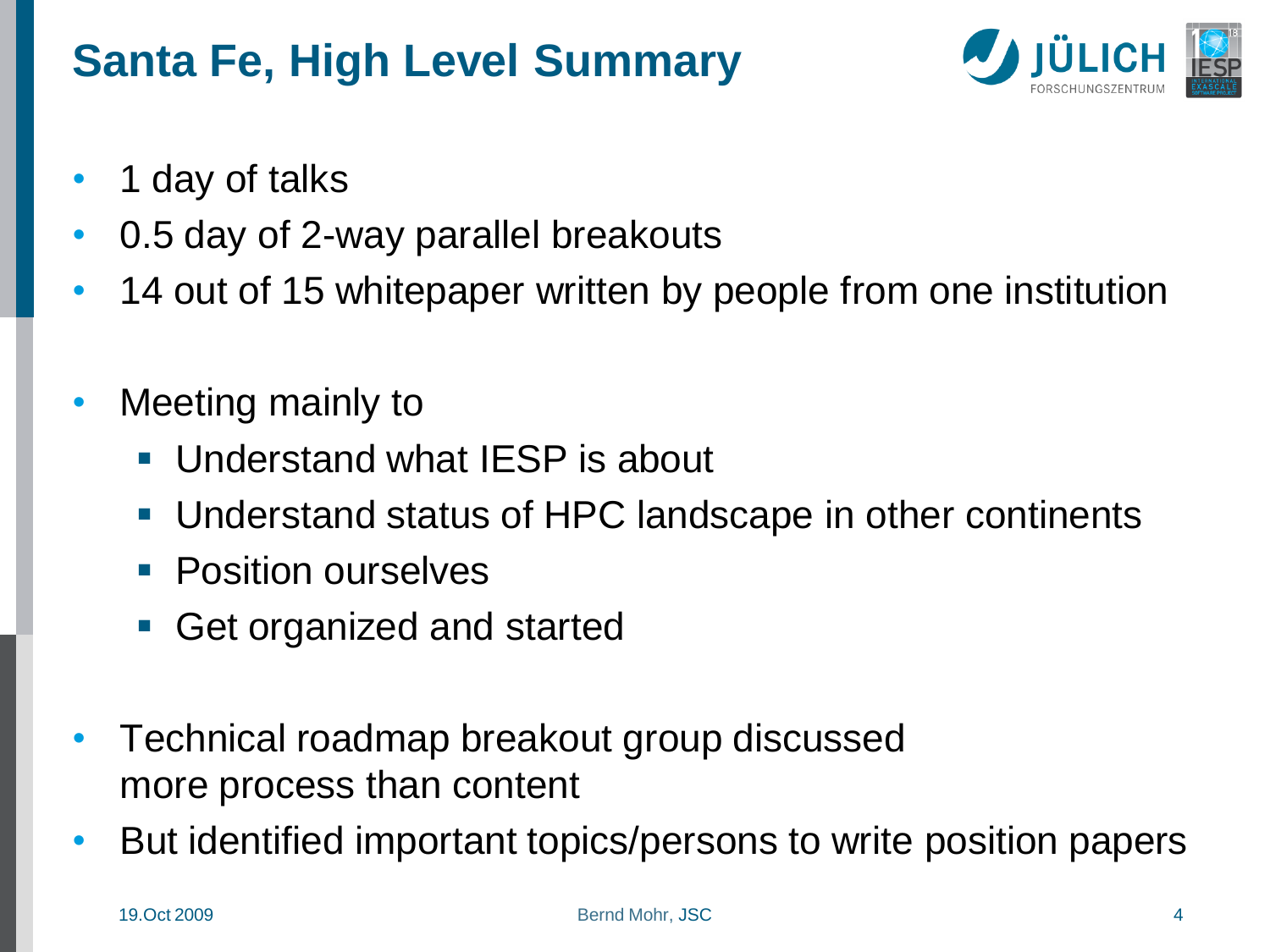### **Paris, June 27-29, 2009**



- 73 attendees
- Agenda
	- Reports from last meeting
	- Breakout 1: Technical challenges (software)



- **Breakout 2: Computational challenges** (applications)
- Breakout 3: Management challenges (resource providers and industry partners)
- **Breakout 4: National and international** funding

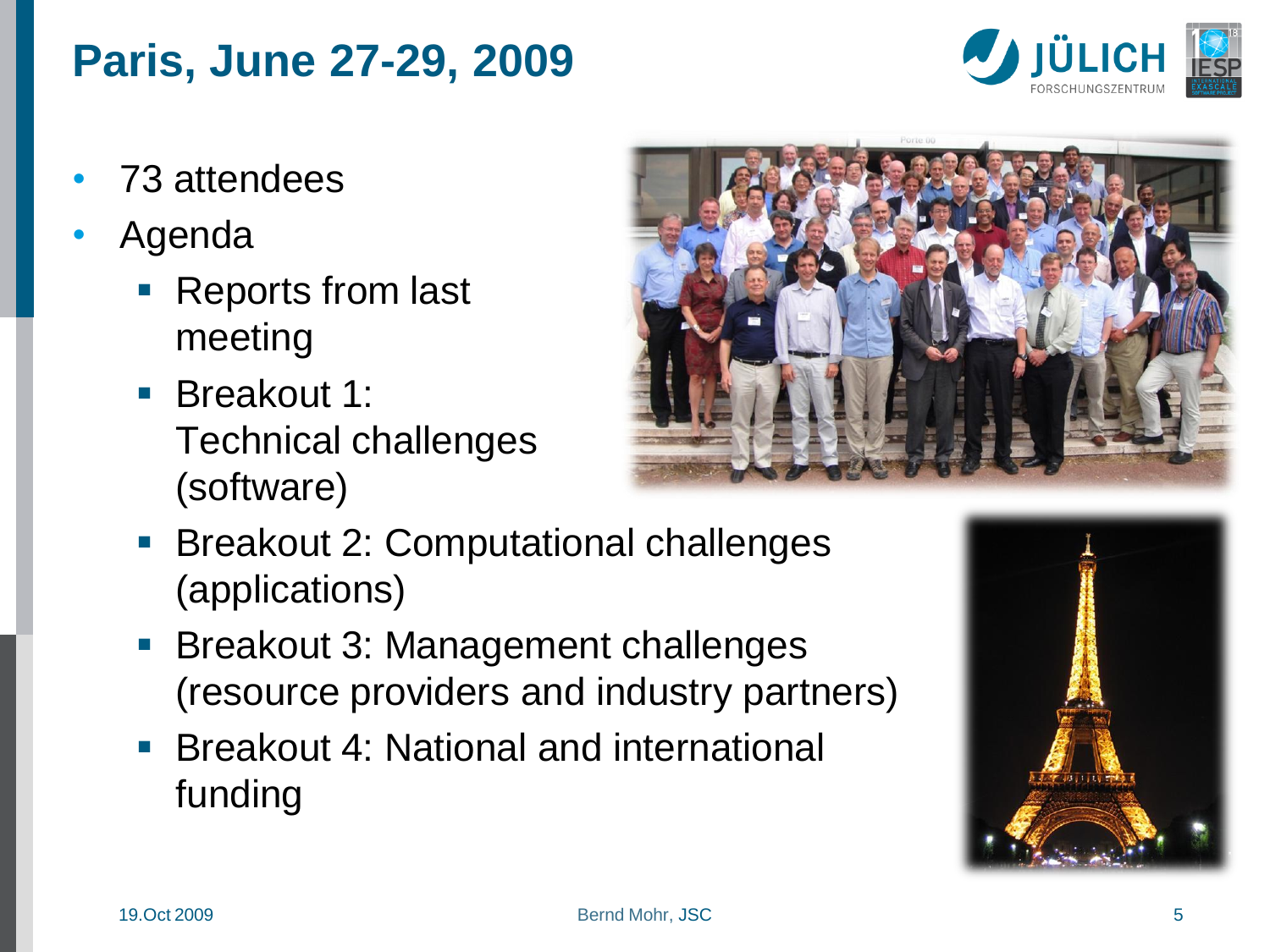# **Paris, High Level Summary**



- 0.5 day of talks
- 1.5 days of 4-way parallel breakouts
- 10 out of 15 whitepapers multi-institutional cooperations
- All breakout groups
	- **EXTERN identified key structural elements of coordinated software** roadmap
	- **Performared detailed reports about work and discussions**
- Extensive 35 page report
- Provides basis for creating draft roadmap in Japan meeting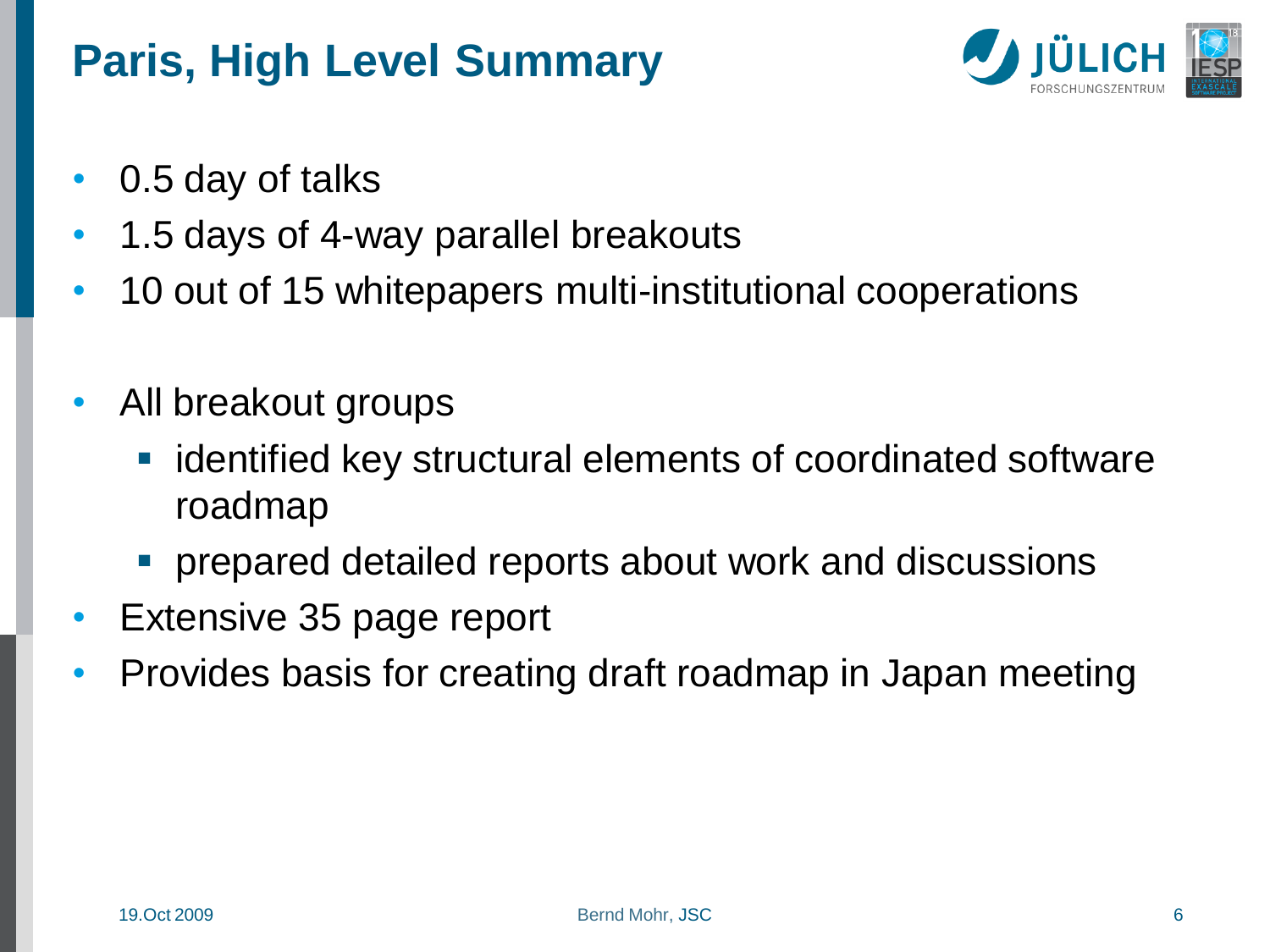### **Paris, Software Group**



- Identified, discussed, and assessed **important research topics**
- For each topic created **1-page summary**  $(\Rightarrow$  "Summary working group slides, complete")
	- Situation
	- State of the art
	- **Needed actions**
	- Roadmap + research
- Partial **categorization**
	- **[P]** Problematic already at petascale
	- **[M]** Currently manageable, problematic later at some point
	- **[ok]** Need research but appear manageable now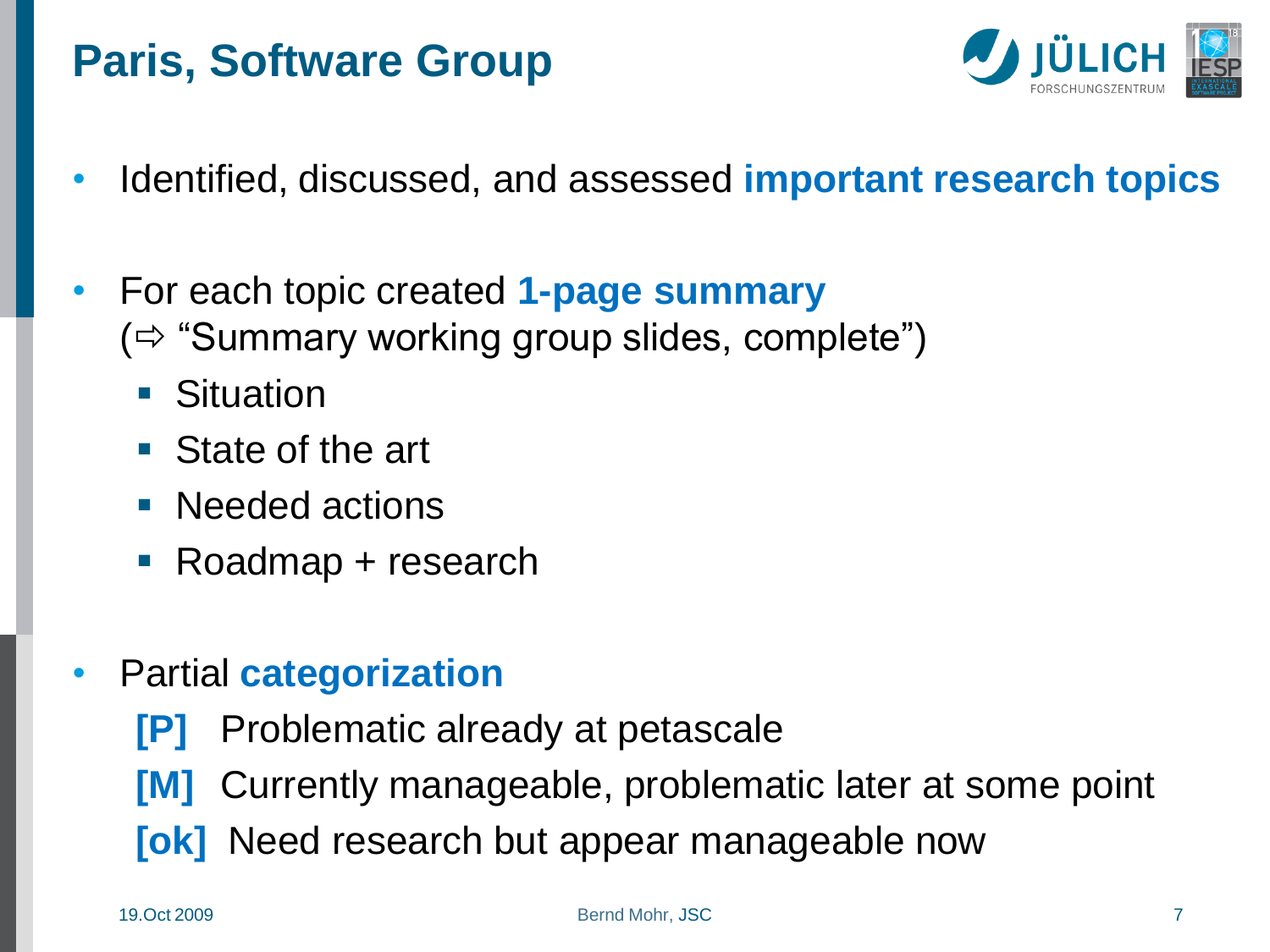## **Paris, Software Group**



- **Inter-node research topics (breakout group 1B)**
	- I/O **[P]**
	- Resiliency (RAS, HA, Fault prevention, detection, recovery) **[P]**
	- Eliminate bottlenecks to strong scaling **[P]**
	- Parallel programming models (distributed memory / PGAS) **[P]**
	- Parallel debugging **[M]**
	- Performance monitoring, feedback, parallel autotuning **[M]**
	- **Power and facilities [M]**
	- Resource provisioning (workflow scheduling) **[M]**
	- Interaction with external resources (clouds, archiving, real-time data streams) **[M]**
	- System integration and management **[ok]**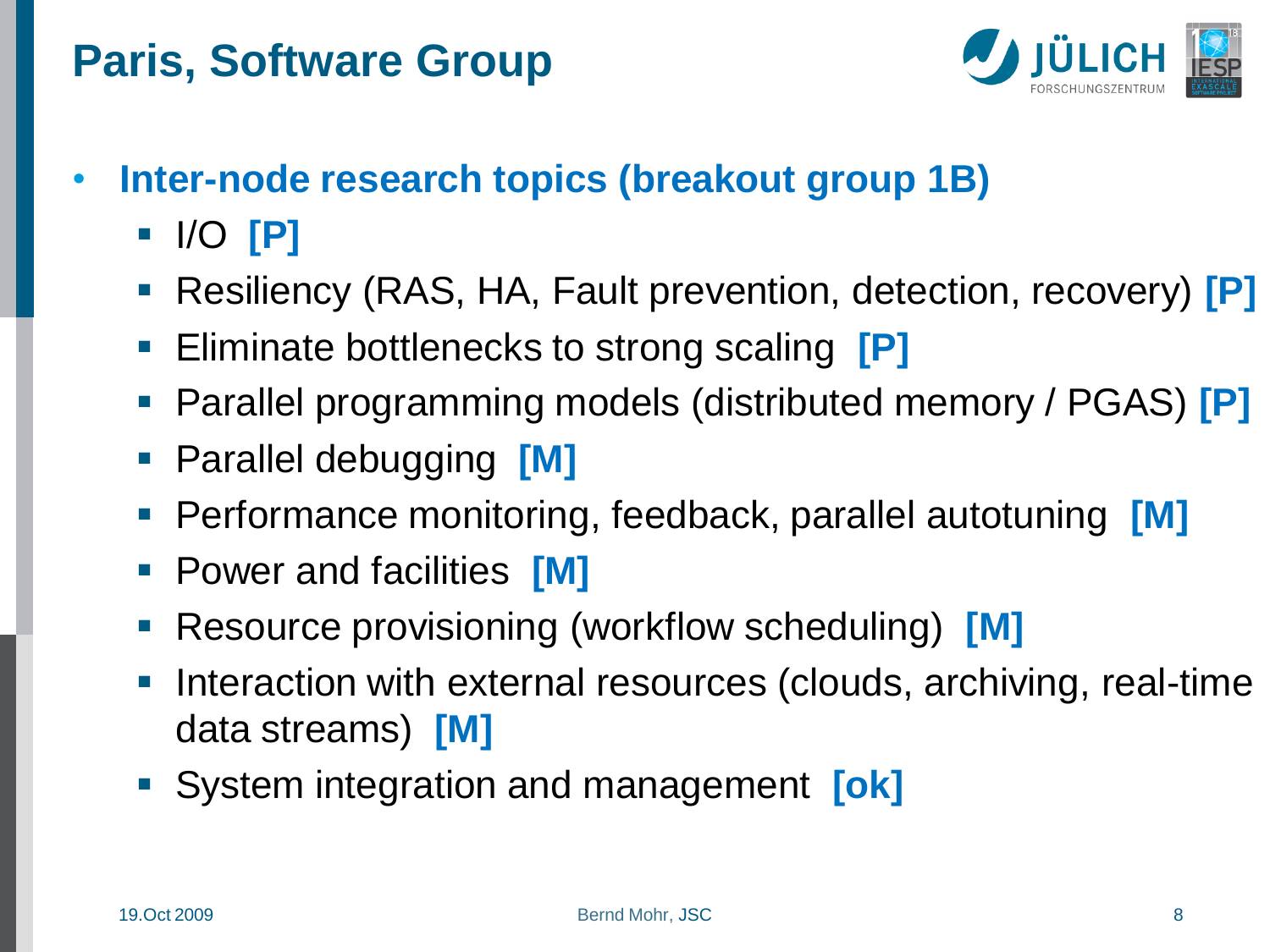# **Paris, Software Group**



- **Intra-node research topics (breakout group 1A)**
	- 1-billion way concurrency and load balancing **[P]**
	- **Example 2** Locality and distributed data **[P]**
	- Sustainability and interoperability **[M]**
	- Operating systems **[M]**
	- Algorithms + Software Libraries **[M]**
	- Performance **[M]**
	- Fault tolerance **[P]**
- **Topics for future discussion**
	- Characterization of a node
	- **Intra-node and inter-node interplay**
	- **Explution / revolution**
	- Connection to application drivers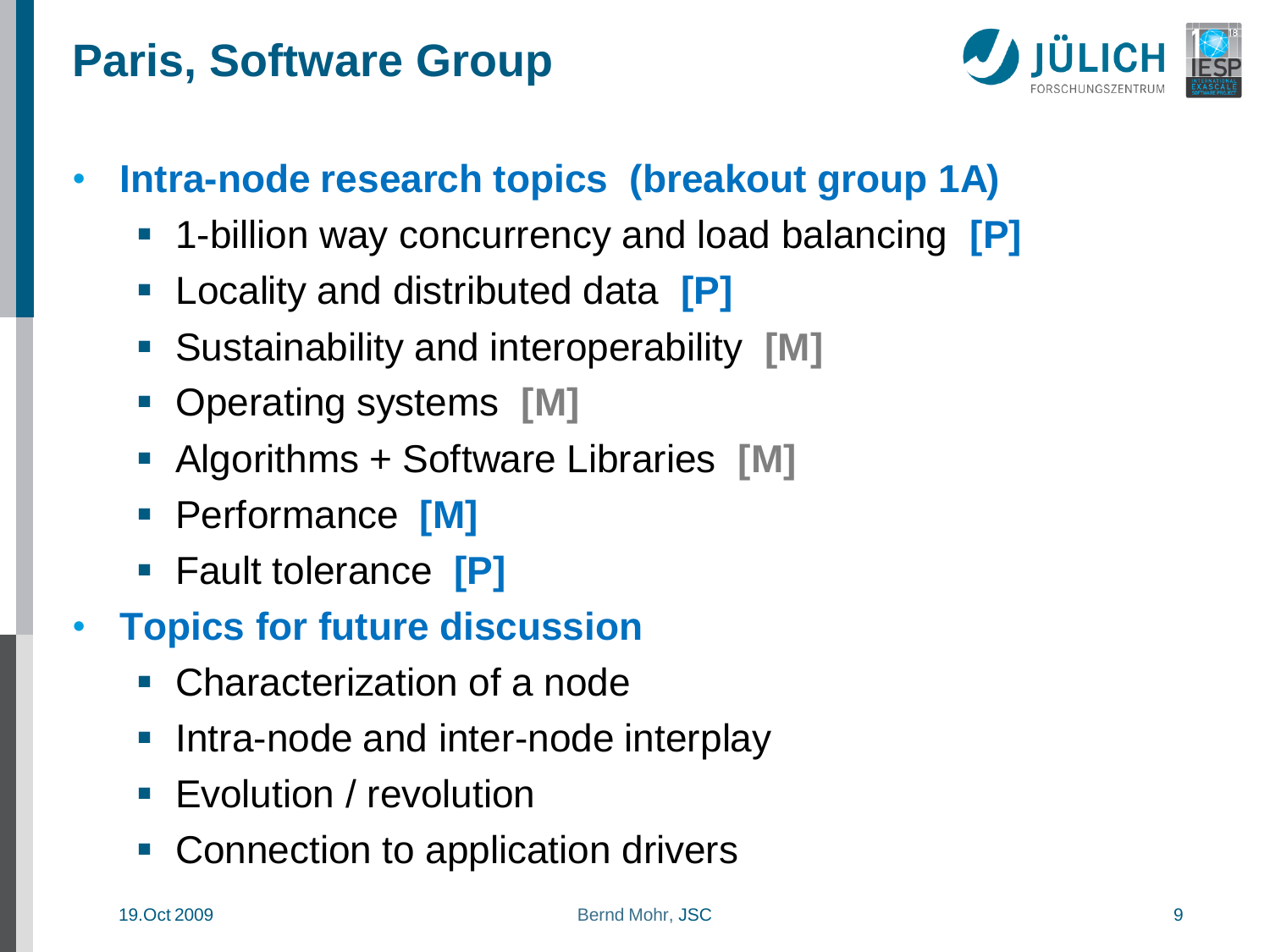# **Paris, Applications Group**



- **Selected representative application domains**
	- Weather, climate, earth sciences
	- **Astrophysics, HEP, and plasma physics**
	- Materials science, chemistry, nanoscience
	- **Life sciences**
	- **Engineering**
	- **Finance & optimization**
- **Identified software challenges** as seen from application drivers
	- Still need to be compared and integrated with issues from software group
- **Collected list of experts** for further insight, analysis and validation of roadmap issues
- More detailed report by Jean-Yves (tomorrow)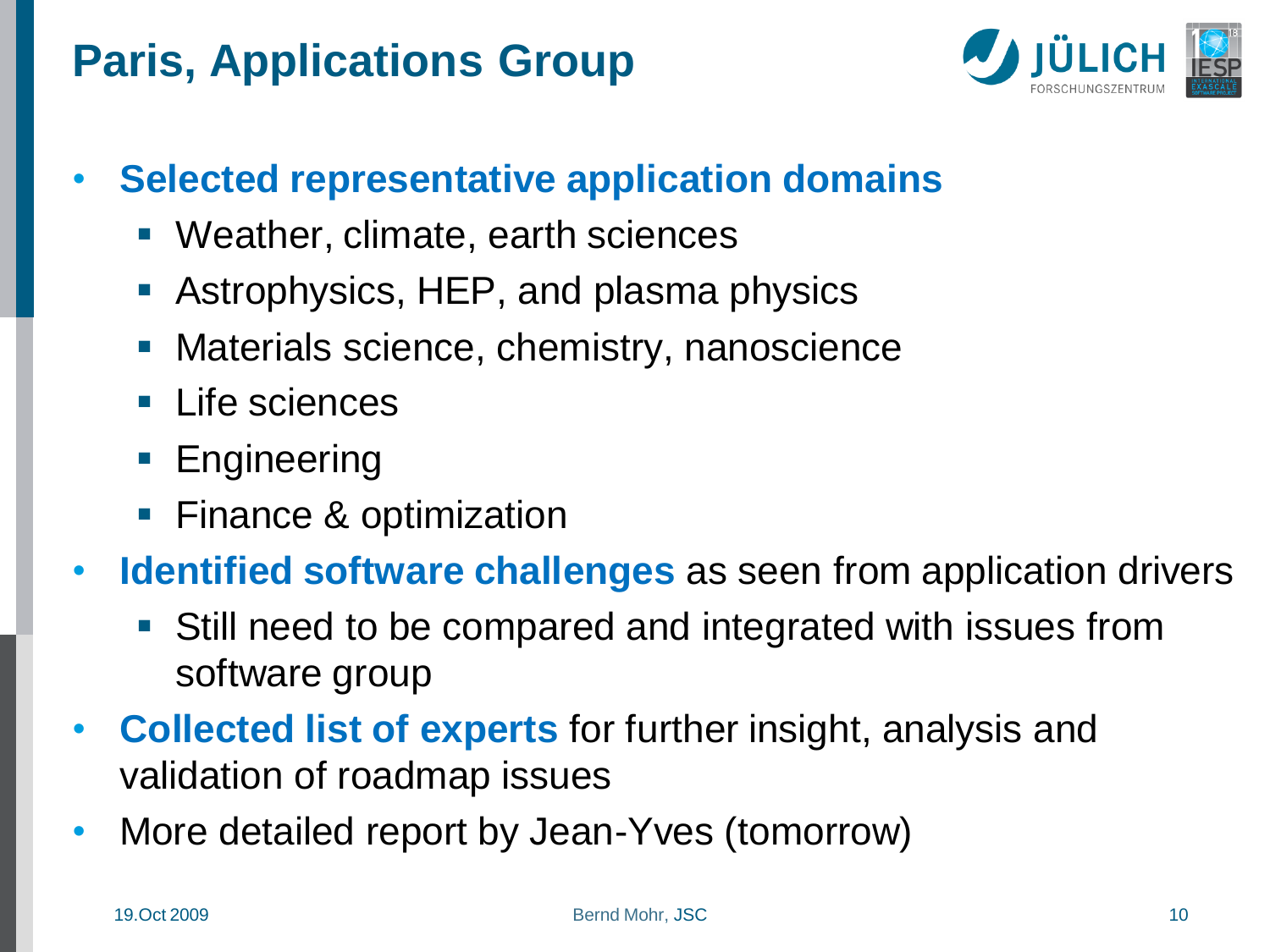### **Paris, Providers/Vendors Group**



- Discussed
	- **Lessons to be learn from other large-scale projects**
	- Implications of HW and SW on HPC market
- strong indications that **vertical design approach is needed**
- **Focused on potential mechanisms and models**
	- that could facilitate **collaboration** between
		- **Exascale community**
		- **Findustry partners**
		- **government**
	- **n** in a mutually productive and sustainable way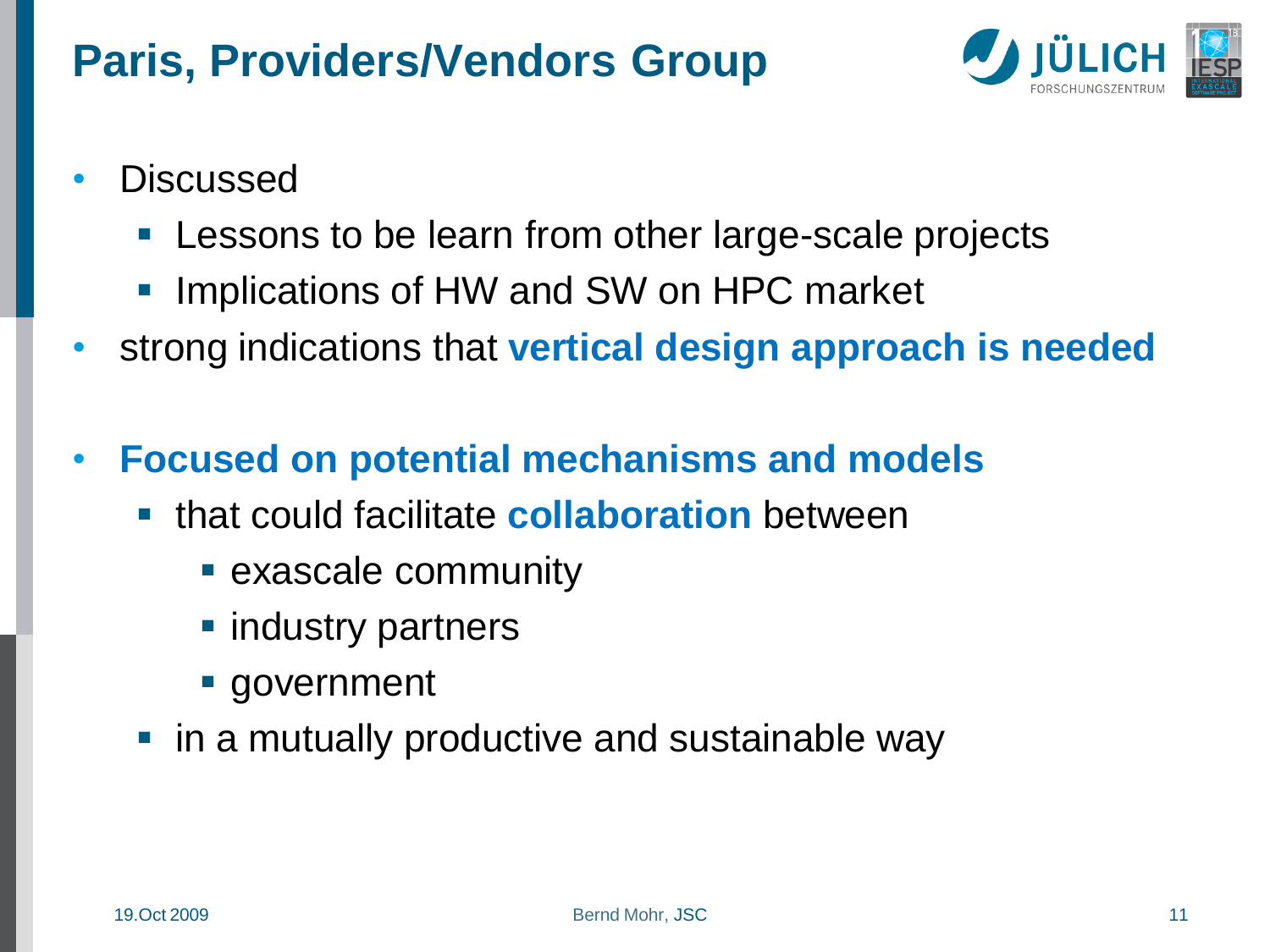### **Paris, Providers/Vendors Group**



- Identified collaboration models
	- **Funded investigation**
		- **Research exploration resulting in insight and knowledge**
	- **Full defined purchase**
		- **E** "Standard" product acquisition
	- **Design a development (no product)**
		- **Creating and demonstrating prototypes**
	- **Co-design and co-development**
		- Like purchase but shared risk (buyer + vendor)
	- **Base plus value add**
		- **Produces baseline product + incentives to add more value**
- Funding profiles greatly effect type + sustainability of models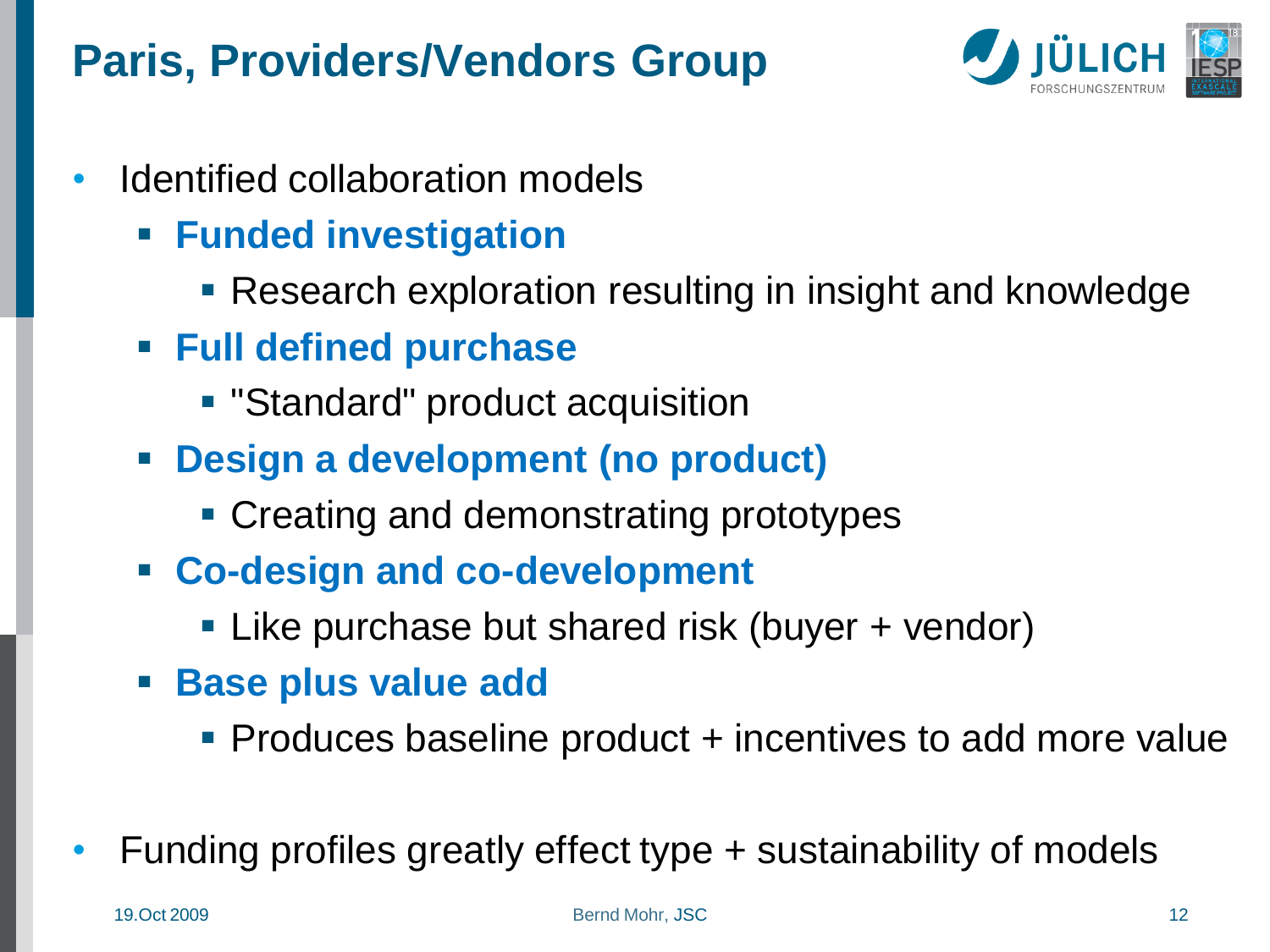# **Paris, Funding Group**



- Group discussed
	- **Existing funding programs and cooperation mechanisms** to support exascale research
		- Cross-atlantic bilteral funding feasable and not uncommon
	- **K** Motivations and conditions for cooperation between funding agencies
	- **Actions for near future**
- Recognize that the combined urgency and scope of problem necessitate a coordinated, global response
	- **Requires strategy / methodology for exascale SW integration**
	- **IESP roadmap plays key role** to allow agencies to plan program and define initiatives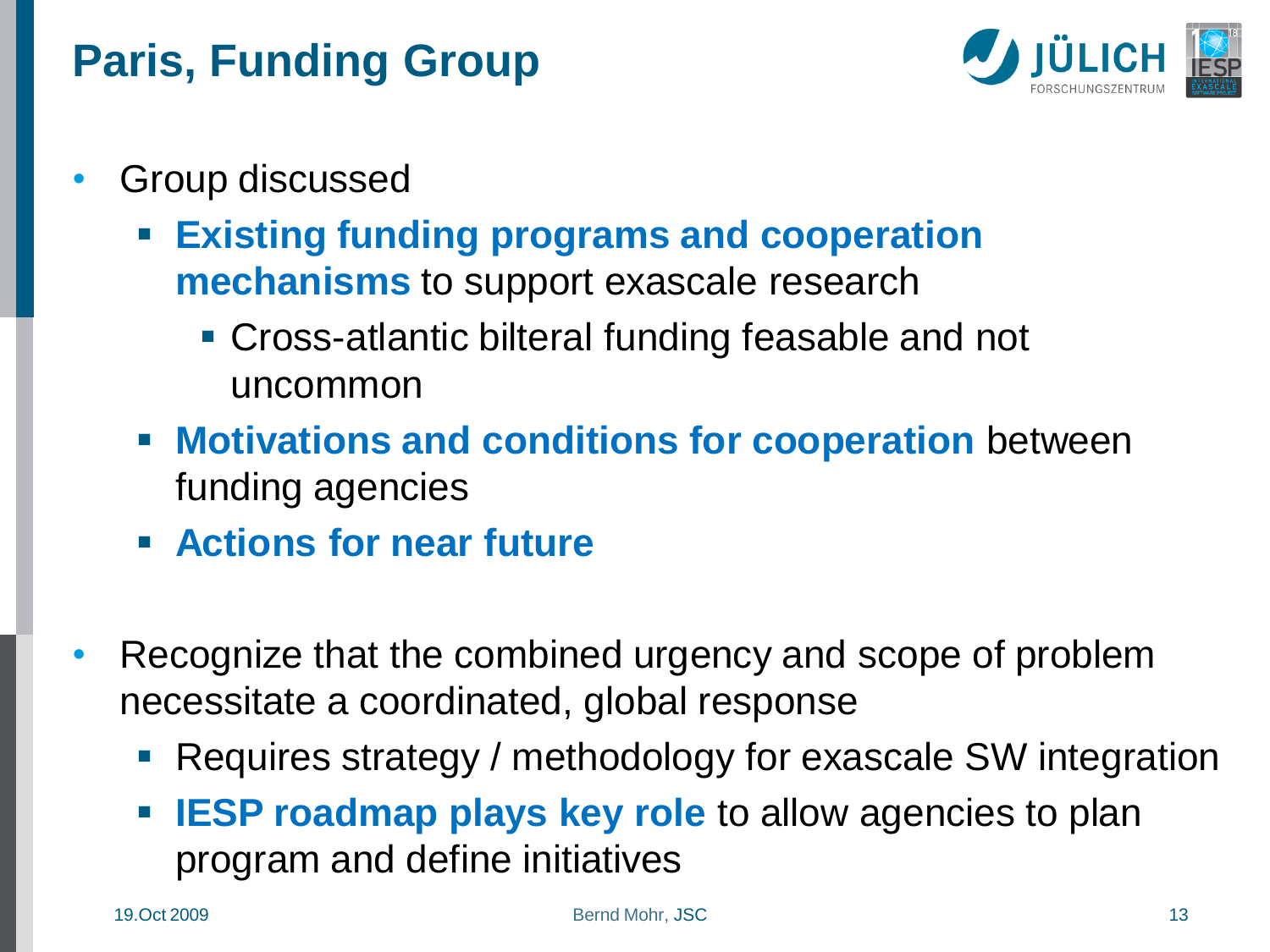# **Paris, Funding Group**



- Agreed that international collaboration in exascale
	- should involve joint road mapping
	- **Periodic workshops**
	- coordination of investments to avoid excess duplication
	- **standardization**
	- **as well as joint projects in specific cases**
	- Open source policies necessary for effective reuse
- Identified the **need for structured and stable framework for international collaboration**
	- currently often bilateral, driven by individuals
	- Multilateral at institution / agency / political level could help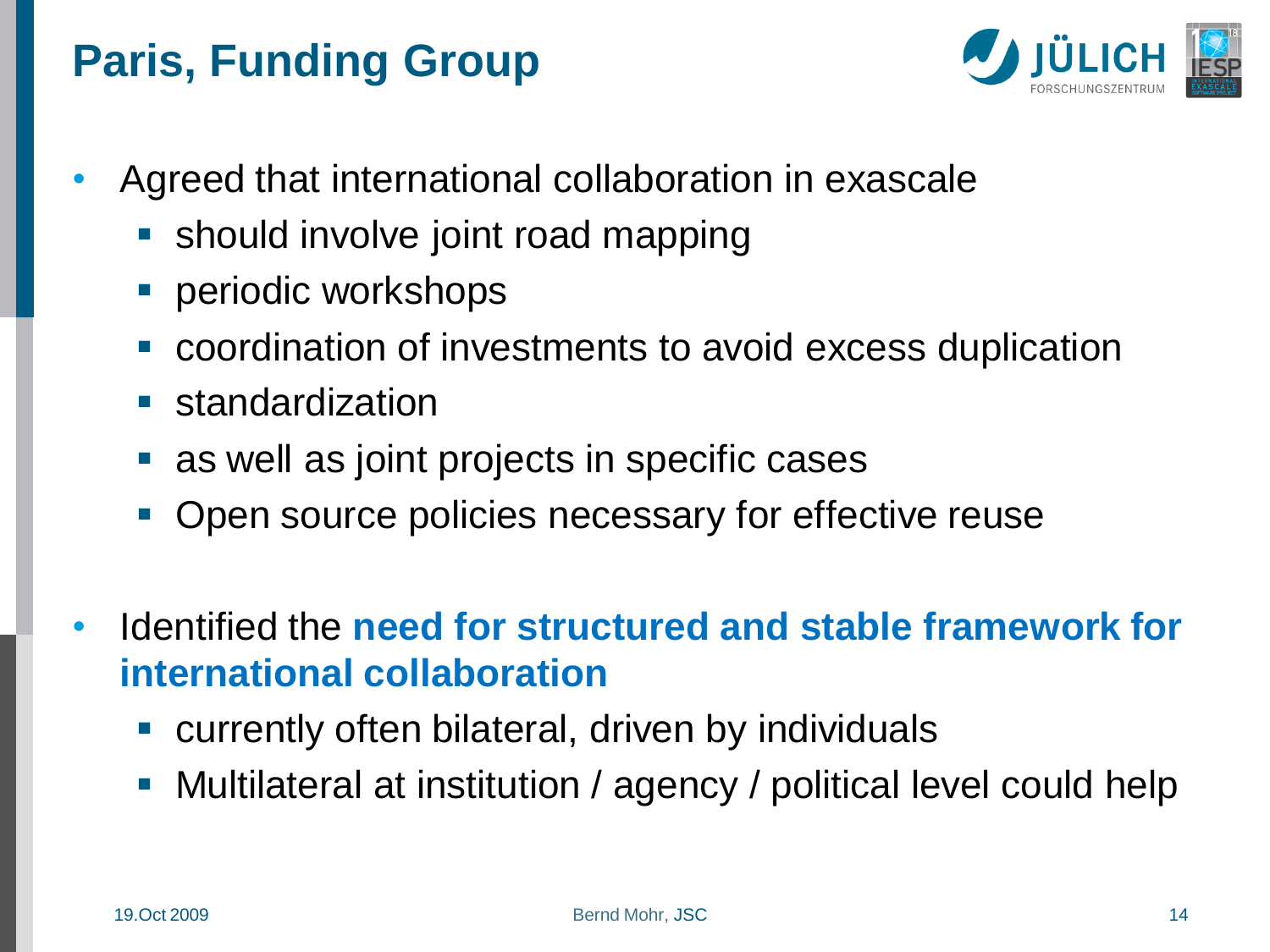

- **P** Programming models and languages
	- **1-billion way concurrency and load balancing**
		- Enough threads for millions of core to hide latency + LB
	- **Locality and distributed data**
		- Need standard + scalable way to express scope and **locality**
	- **Eliminate bottlenecks to strong (and weak) scaling**
		- **Linear scaling not enough for exascale**
		- **Example 2 Figure 1** Limited memory will not always allow weak scaling
	- **Sustainability and interoperability** 
		- **Large existing code base**
		- New models must provide incremental transition path
	- **Programming model support for fault tolerance**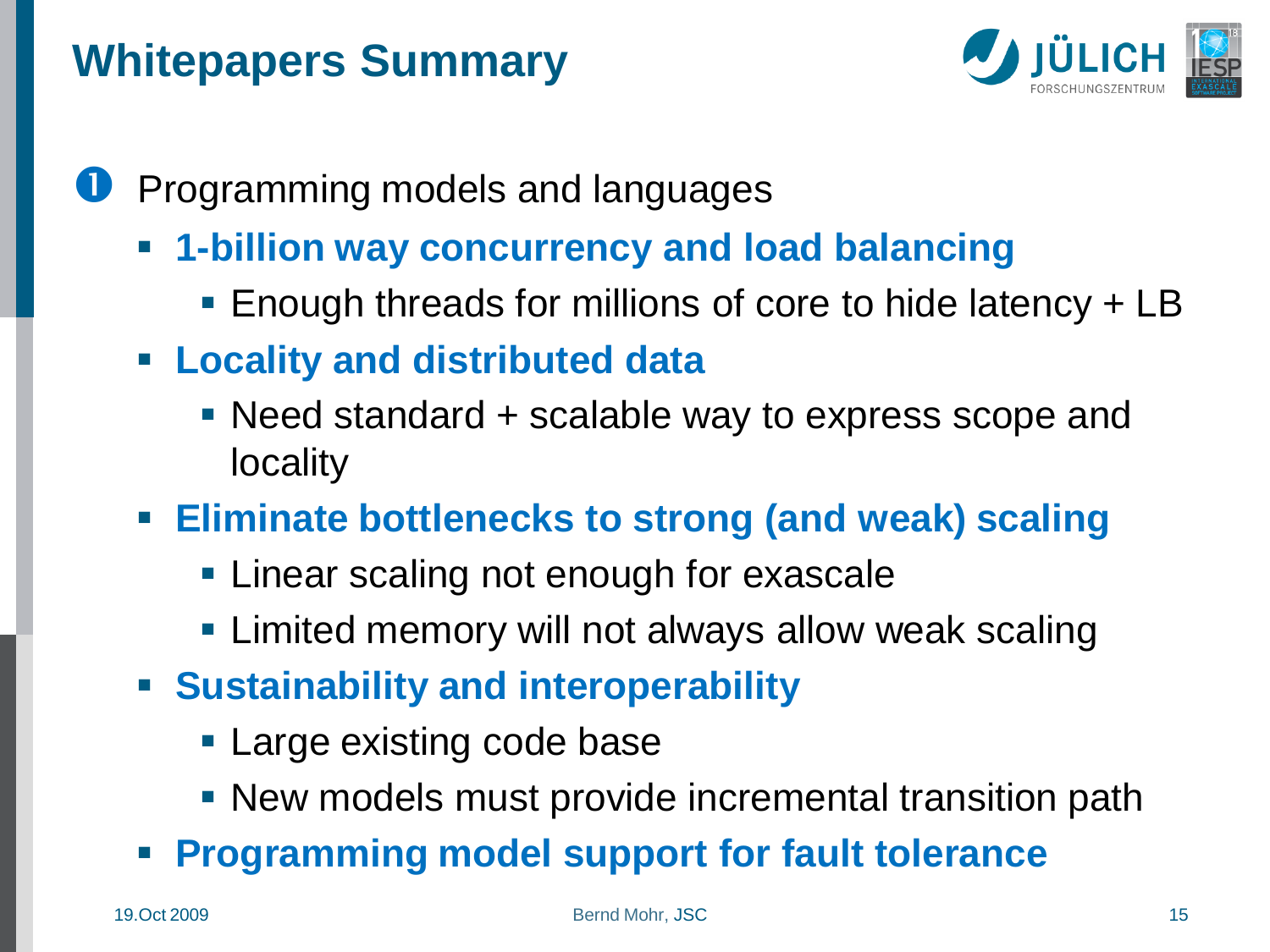

### Programming models and languages

- The Biggest Need: A New Model of Computation **[SF]**  Thomas Sterling (LSU)
- Slouching Towards Exascale **[SF]** Rusty Lusk (ANL)
- BSC Vision Towards Exascale **[SF]** Mateo Valero (BSC)
- Models of Computation Enabling Exascale **[Pa]**  Thomas Sterling (LSU)
- Programmability Issues **[Pa]** Vivek Sarkar (Rice U.), Jesus Labarta (UPC), Mitsuhisa Sato (U. of Tsukuba), Barbara Chapman (U. of Houston)
- Programming Models at Exascale: adaptive runtime systems, incomplete simple languages, and interoperability **[Pa]** Sanjay Kale (UIUC)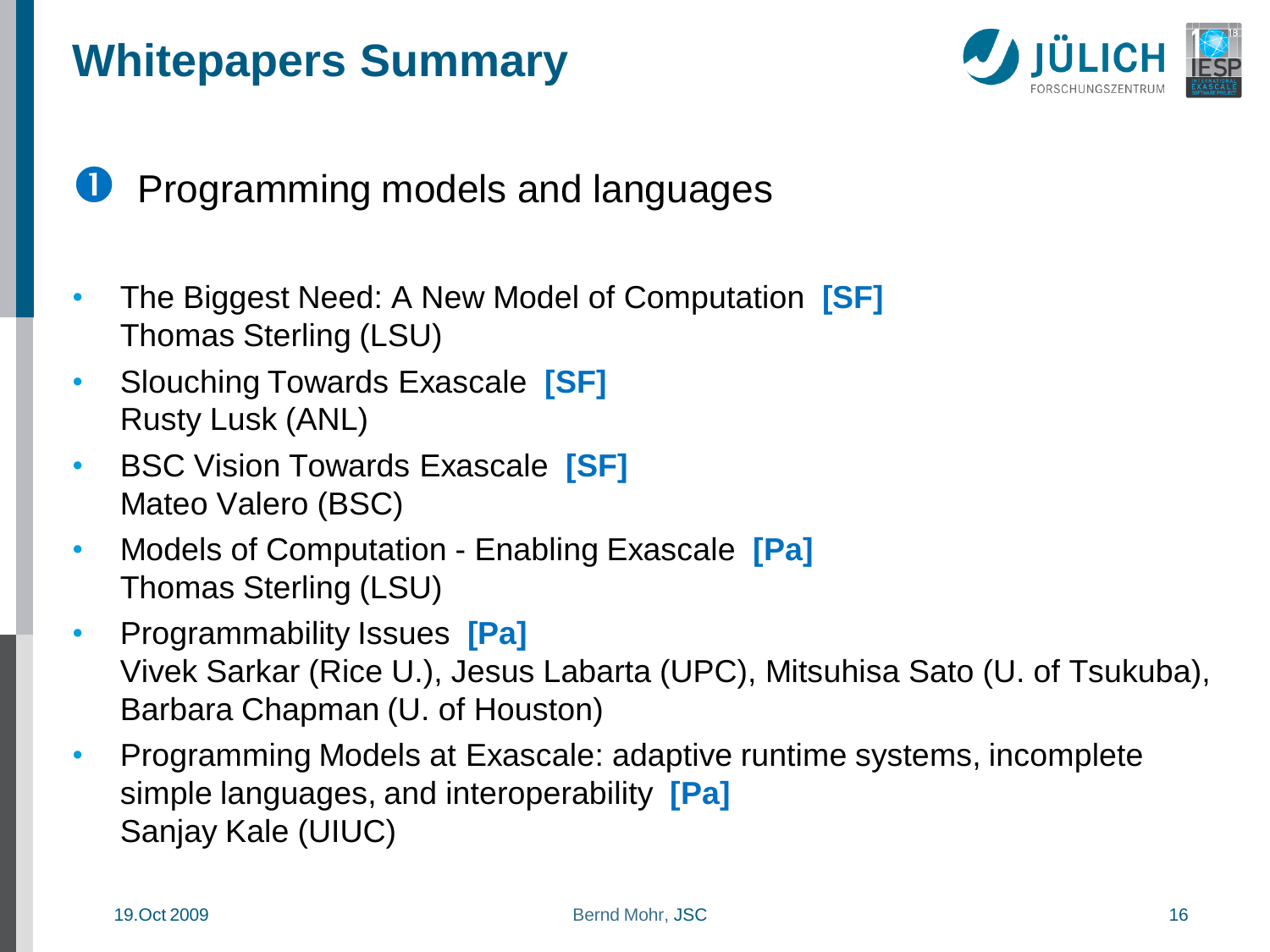

#### 2 System software

- **Operating systems**
	- Need to handle heterogeneous HW and unconventional memory structures, leave scheduling to runtime systems
- **Virtualization, dynamic provisioning, partitioning**
	- **Provide fault isolation**
- **System integration and management**
	- **More systematic approaches needed**
- The Case for A Hierarchal System Model for Linux Clusters **[SF]** Mark Seager, Brent Gorda (LLNL)
- Resource Management **[Pa]** Barney McCabe (ORNL), Hugo Falter (ParTec)
- Operating Systems for Exascale **[Ts]**
- John Shalf (LBL), Thomas Sterling (LSU)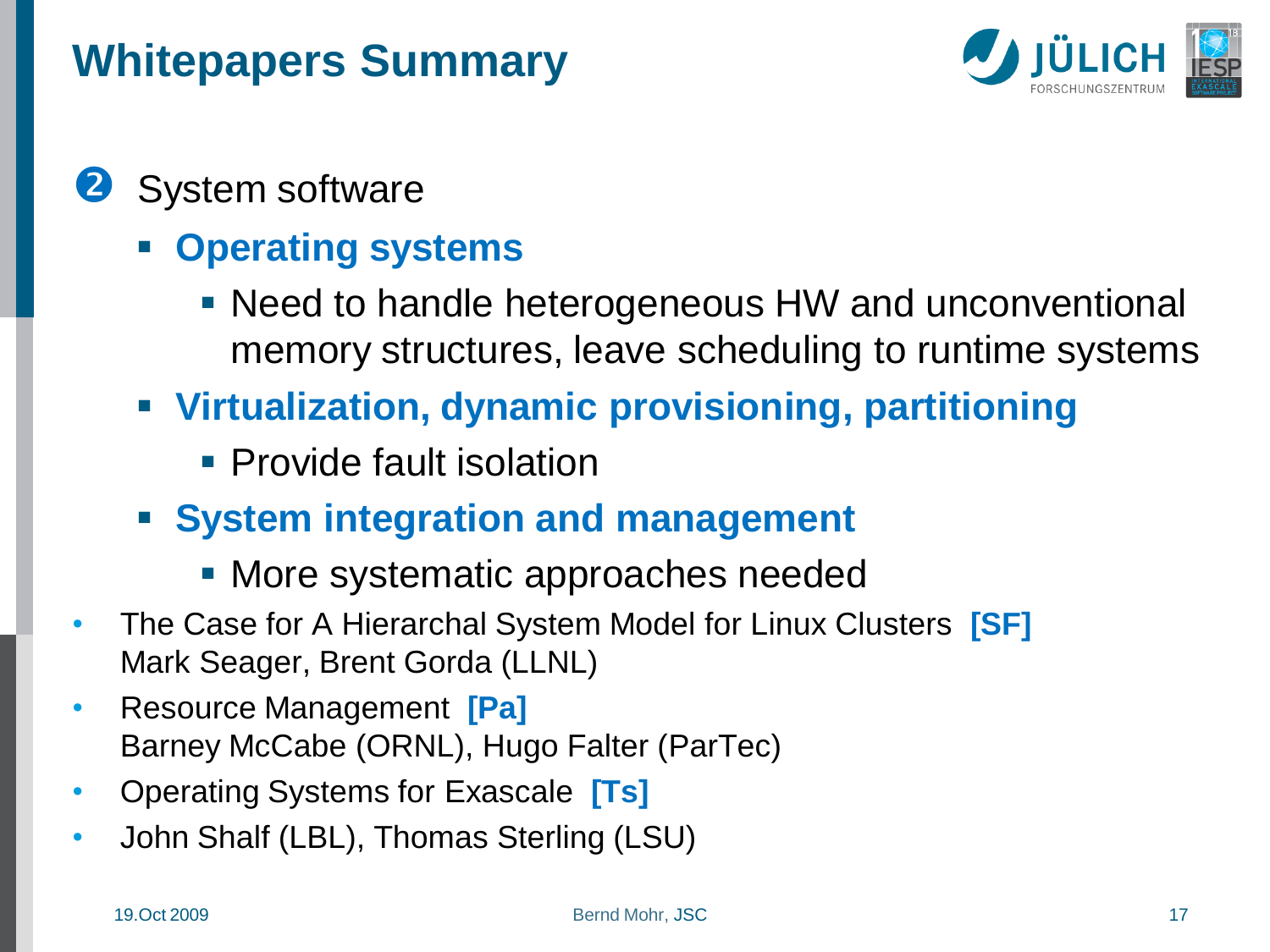

- **3** Tools for parallel programming
	- **Performance analysis, monitoring, and workload analysis**
		- **Light-weight, scalable monitoring facilities needed**
		- More modeling, on-line, automation, clustering, ...
		- **More integration with compilers and runtime systems**
	- **Parallel debugging**
		- Current approaches to don't scale, new ones needed
- On the Importance of End-to-end Application Performance Monitoring and Workload Analysis at the Exascalec **[Pa]** David Skinner (LBNL), Alok Choudary (Northwestern U.)
- Performance at Exascale **[Pa]** Bernd Mohr (JSC), Matthias S. Müller, Wolfgang E. Nagel (ZIH Dresden)
- **MISSING: Parallel debugging**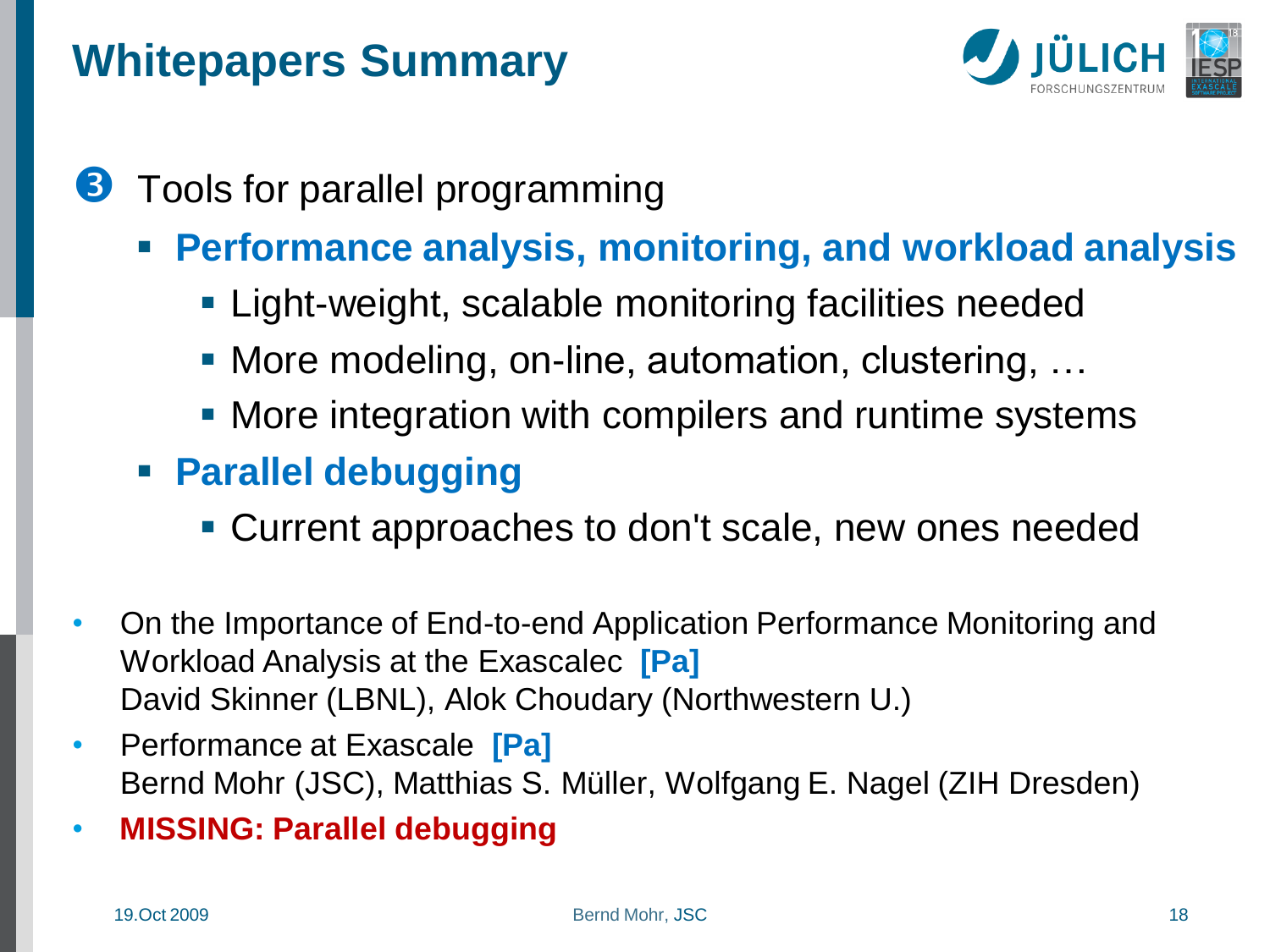

#### **Algorithms and software libraries**

- Need global synchronization-free (-minimal) algorithms
- Need fault-insensitive and error tolerant algorithms
- New approaches for pre- (e.g. meshing) and post-processing (e.g. visualization)
- XXL Simulation for XXIst Century Power Systems Operation **[SF]**  J.Y. Berthou, J.F. Hamelin, Etienne de Rocquigny (EDF R&D)
- Application Analysis and Porting in the PRACE Project **[SF]** Peter Michielse (NCF)
- PDE-based applications and solvers at extreme scale **[SF]** David Keyes (Columbia U. + SciDAC TOPS)
- Climate Change Research at Exascale **[Ts]** Giovanni Aloisio, Italo Epicoco (U. of Salento), Silvia Mocavero (CMCC), Mark Taylor (SNL)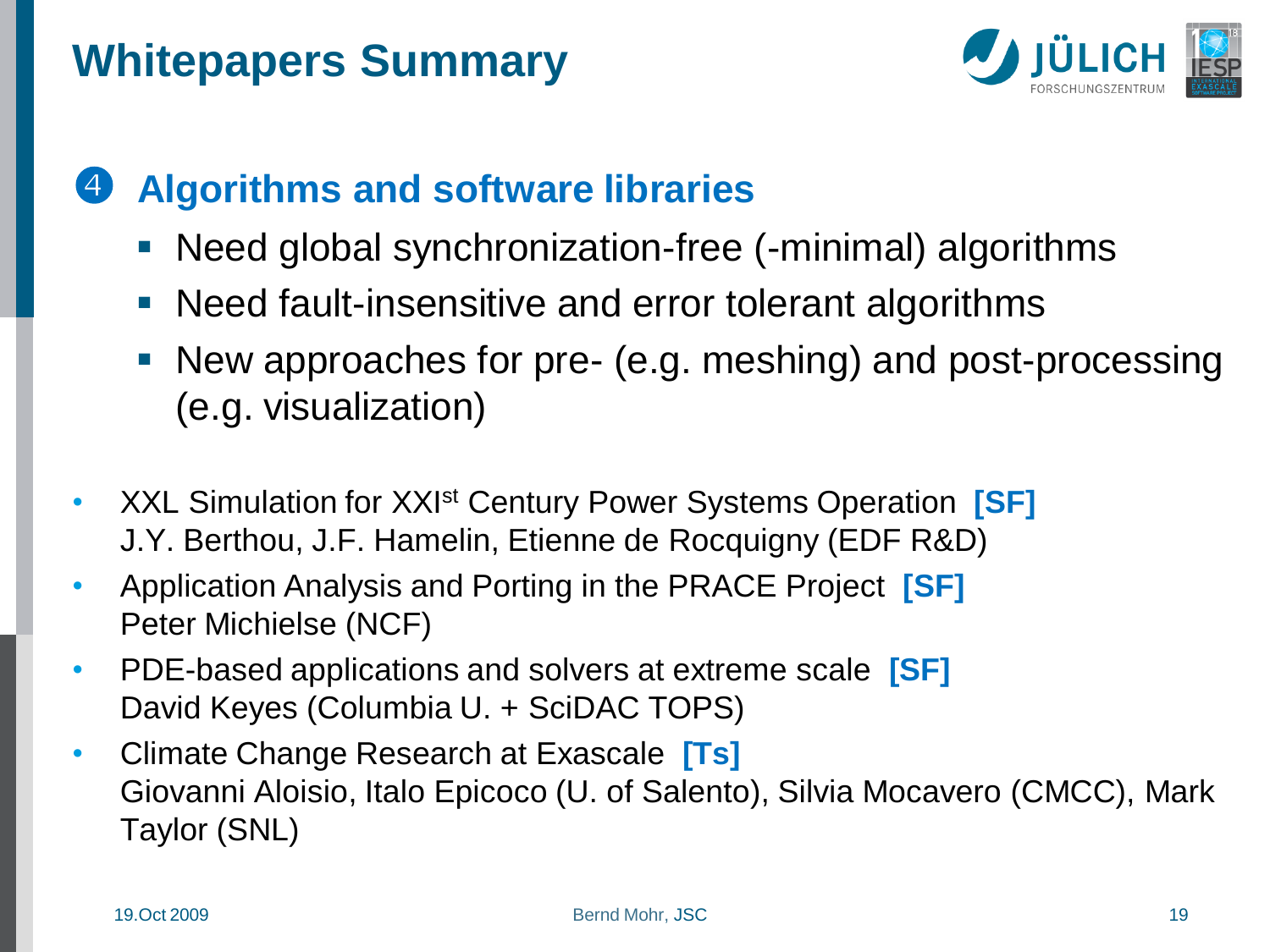

#### **Power and facilities**

- **Need more power-efficient devices, packaging, facilities**
- Power-aware scheduling, ...
- **MISSING**

## **6** Resiliency and fault tolerance

- Exascale: will have to cope with continuous stream of failures
- Time to checkpoint longer than MTBF
- **Vertical and transparent mechanisms needed**
- Towards Exascale Resilience **[Pa]** Franck Cappello (INRIA), Al Geist (ORNL), Bill Gropp (UIUC), Sanjay Kale (UIUC), Bill Kramer (UIUC), Marc Snir (UIUC)
- Resilience and Fault Tolerance **[Pa] [PPT]** Al Geist (ORNL), Franck Cappello (INRIA)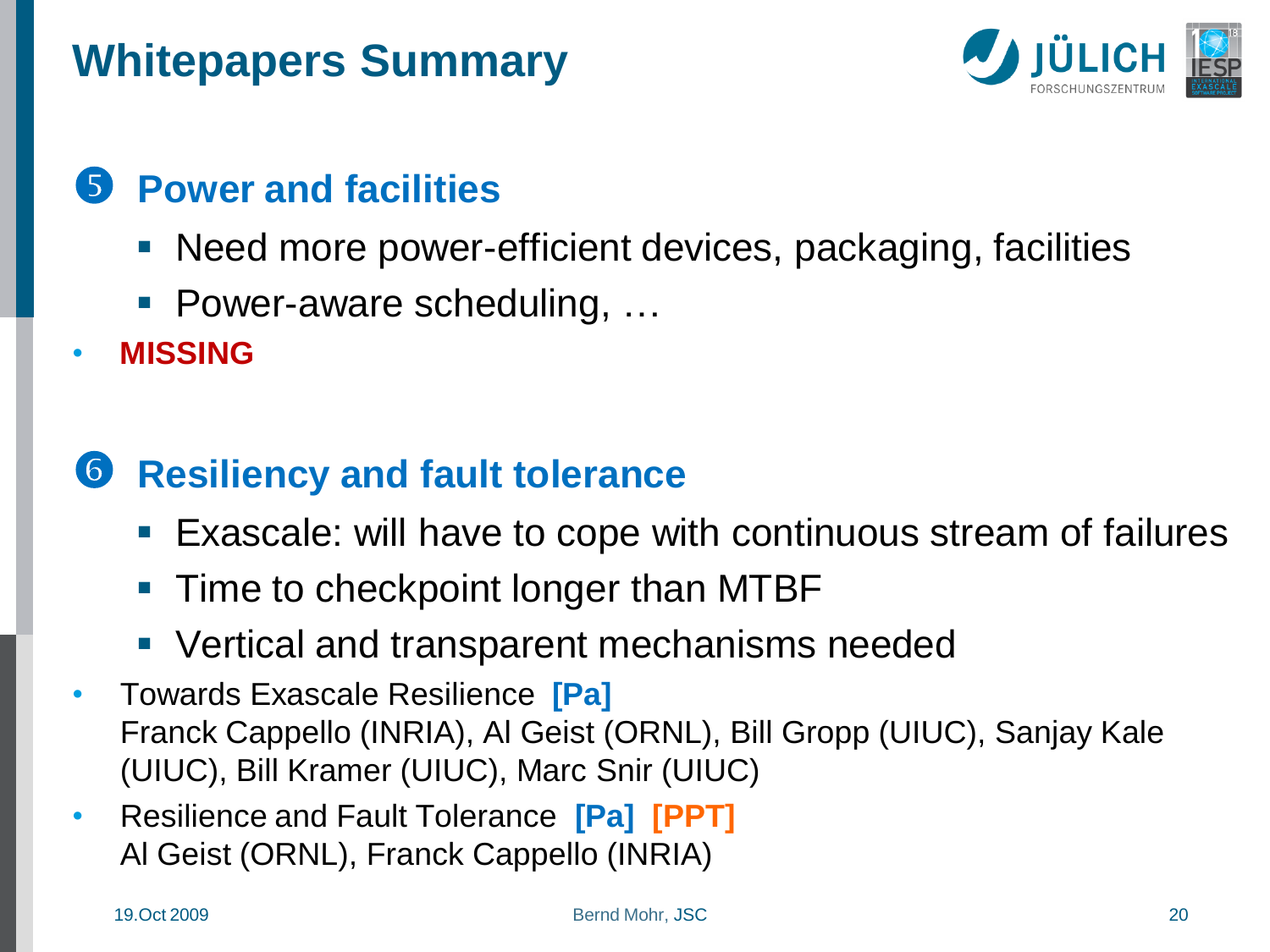

#### **Systems and software integration**

- New robust and more stable way of installing and maintaining HPC software stack needed
- Automated testing, change management, ...
- A Collaboration and Commercialization Model for Exascale Software Research **[SF]**  Mark Seager, Brent Gorda (LLNL)
- An Exascale Approach to Software and Hardware Design **[Pa]** William Kramer (NCSA), David Skinner(LBNL)
- Consistent Application Performance at Exascale **[Pa]**  William Kramer(NCSA), David Skinner(LBNL)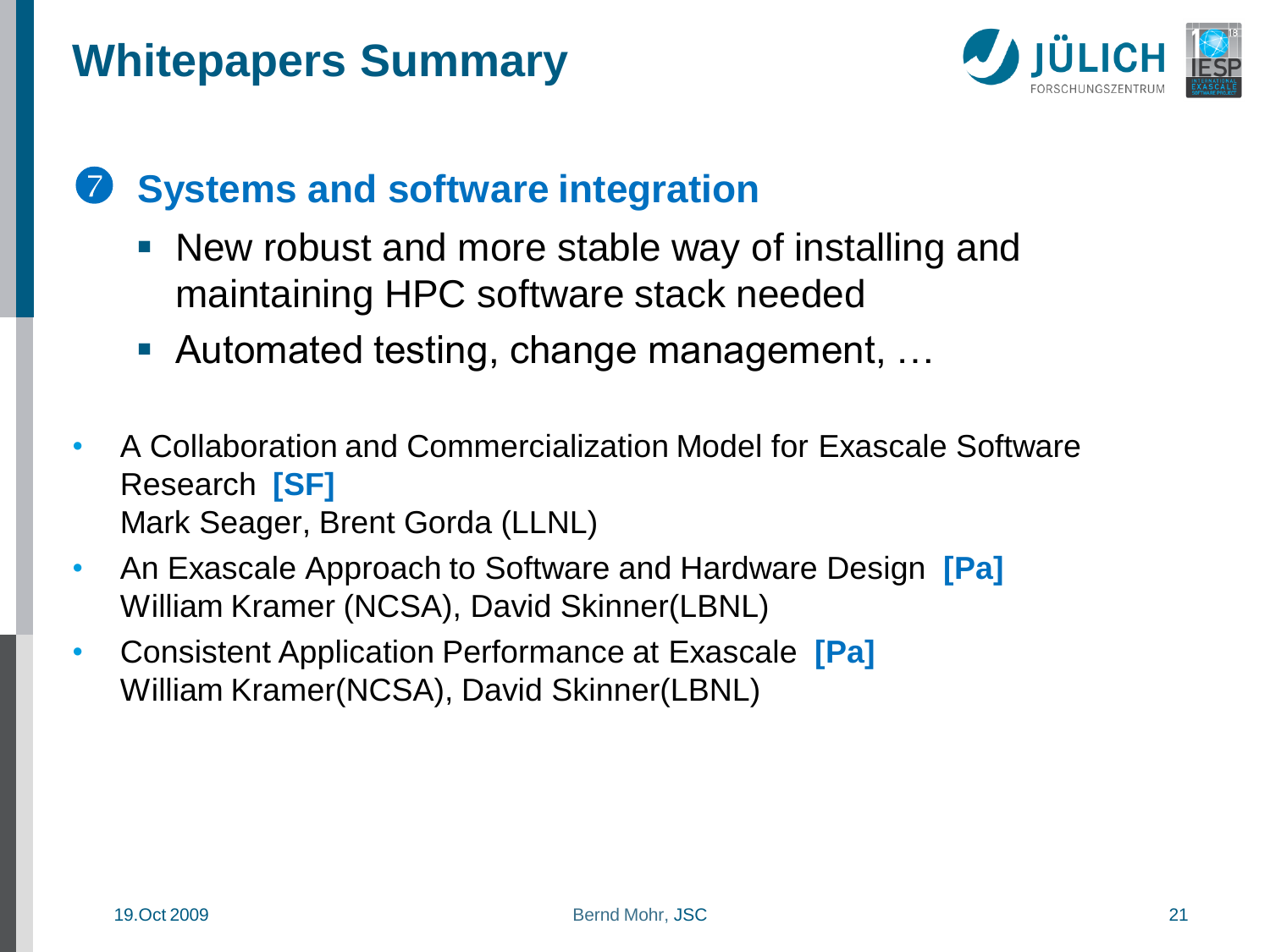

#### **I/O**

- File + directory abstractions scalable enough?
- New caching techniques, new tehnologies (e.g. SSD)
- Towards Exascale File I/0 **[Pa] [PPT]** Yutaka Ishikawa (U. of Tokyo)

#### **9** Interactions with external resources: clouds, archiving, **real-time data streams**

- **Projection: 100s of exabytes of data generated by 2020**
- Towards exascale distributed data management **[Pa]** Giovanni Aloisio (CMCC)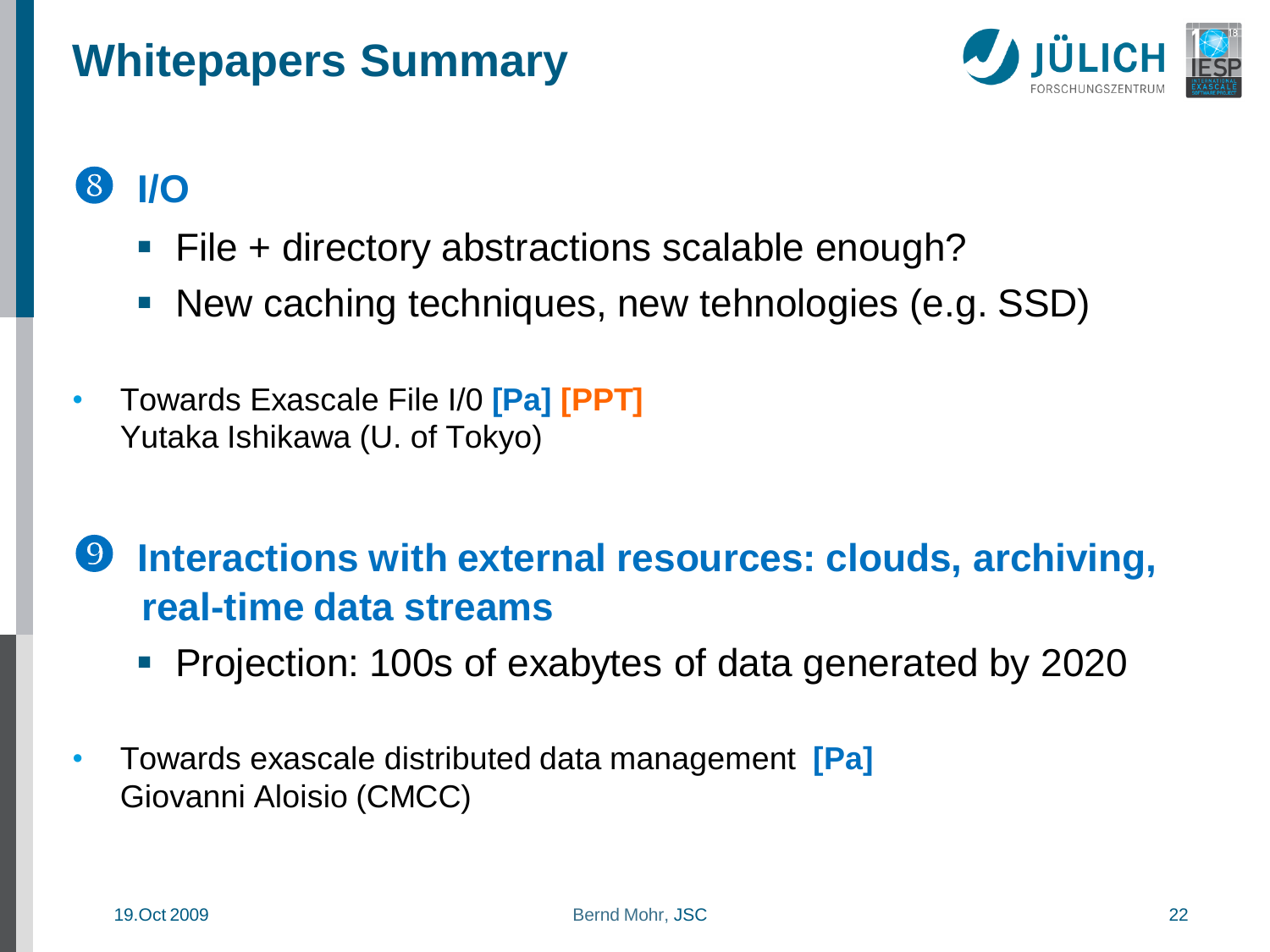

- **W** Meta / Process-related Papers
	- Co-design
	- **Organisation**
- The Application Perspective Seeking Productivity and Performance **[SF]**  David Barkai (Intel)
- A Proposal for a Capability Centers Consortium **[SF]**  Bill Gropp, Mark Snir, (NCSA + UIUC)
- NSF IESP Whitepaper **[SF]**  Abani Patra, Rob Pennington, Ed Seidel (NSF)
- Developing a high performance computing/numerical analysis roadmap **[SF]**  Ann Trefethen, Nick Higham, Ian Duff, Peter Coveney, (UK)
- Co-design of Architectures and Algorithms **[Pa]** Al Geist (ORNL), Sudip Dosanjh (SNL)
- Early application development/tuning and application characterization/segmentation **[Pa]**  Sanjay Kale (UIUC)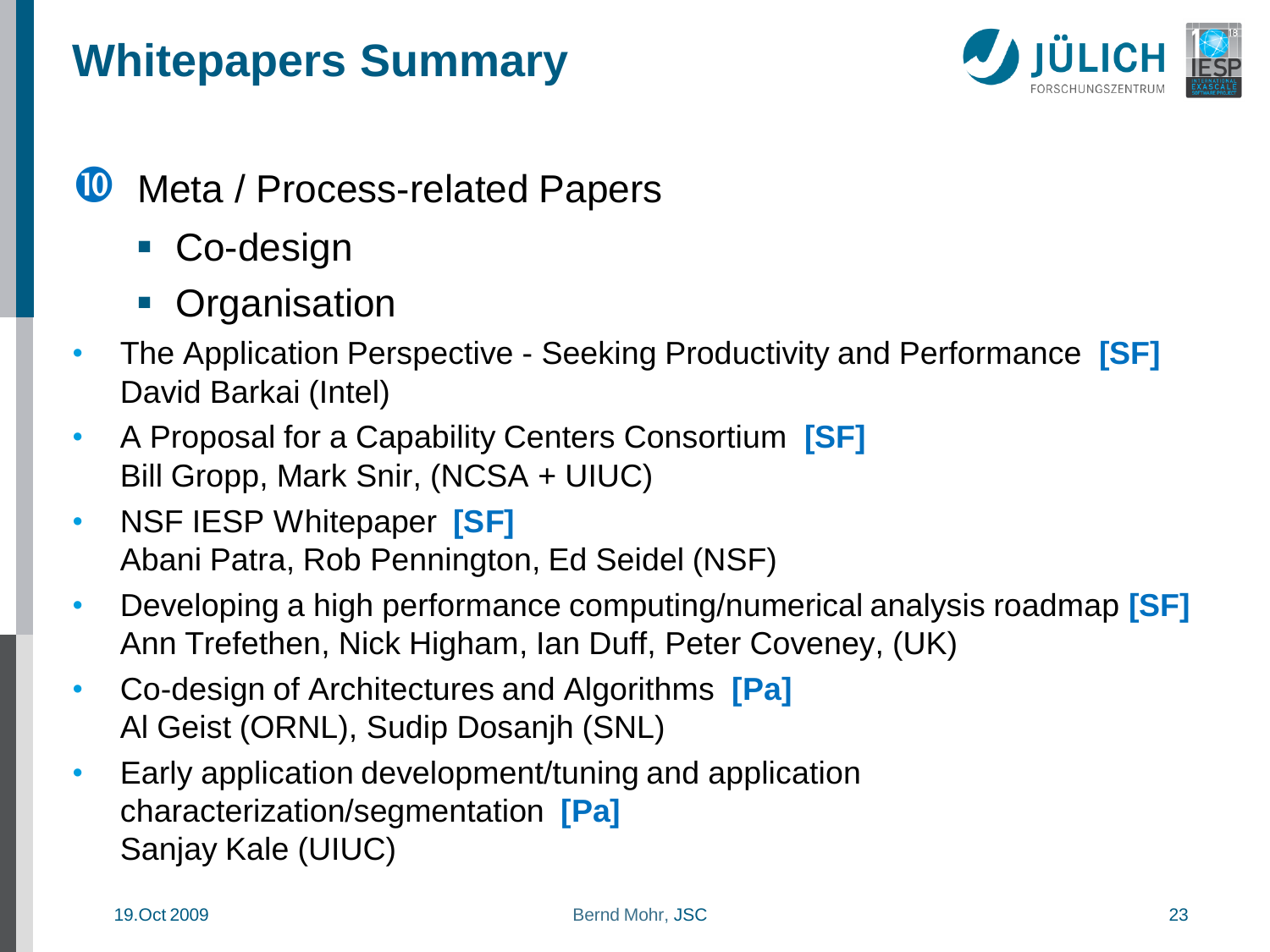

**W** Multi-topic papers

- Major Computer Science Challenges at Exascale **[Pa]**  Al Geist (ORNL), Robert Lucas (ISI)
- Software Challenges of Extreme Scale Computing **[SF] 0 6 0** Michael Heroux (SNL)
- Musings on the Path Toward Exascale **[SF] 6 10** Robert Lucas (ISI/USC)
- Software and Exascale Computing **[SF] 0 8 6 9** Bill Camp (Intel)
- IESP Challenges: Application Development, Translation  $\bigcirc$  8 and Execution Environments Barbara Chapman (U. of Houston), Richard Graham (ORNL), Barney Maccabe (ORNL), Oscar Hernandez(U. of Houston), Bernd Mohr(JSC), Wolfgang E. Nagel(TUD-ZIH)